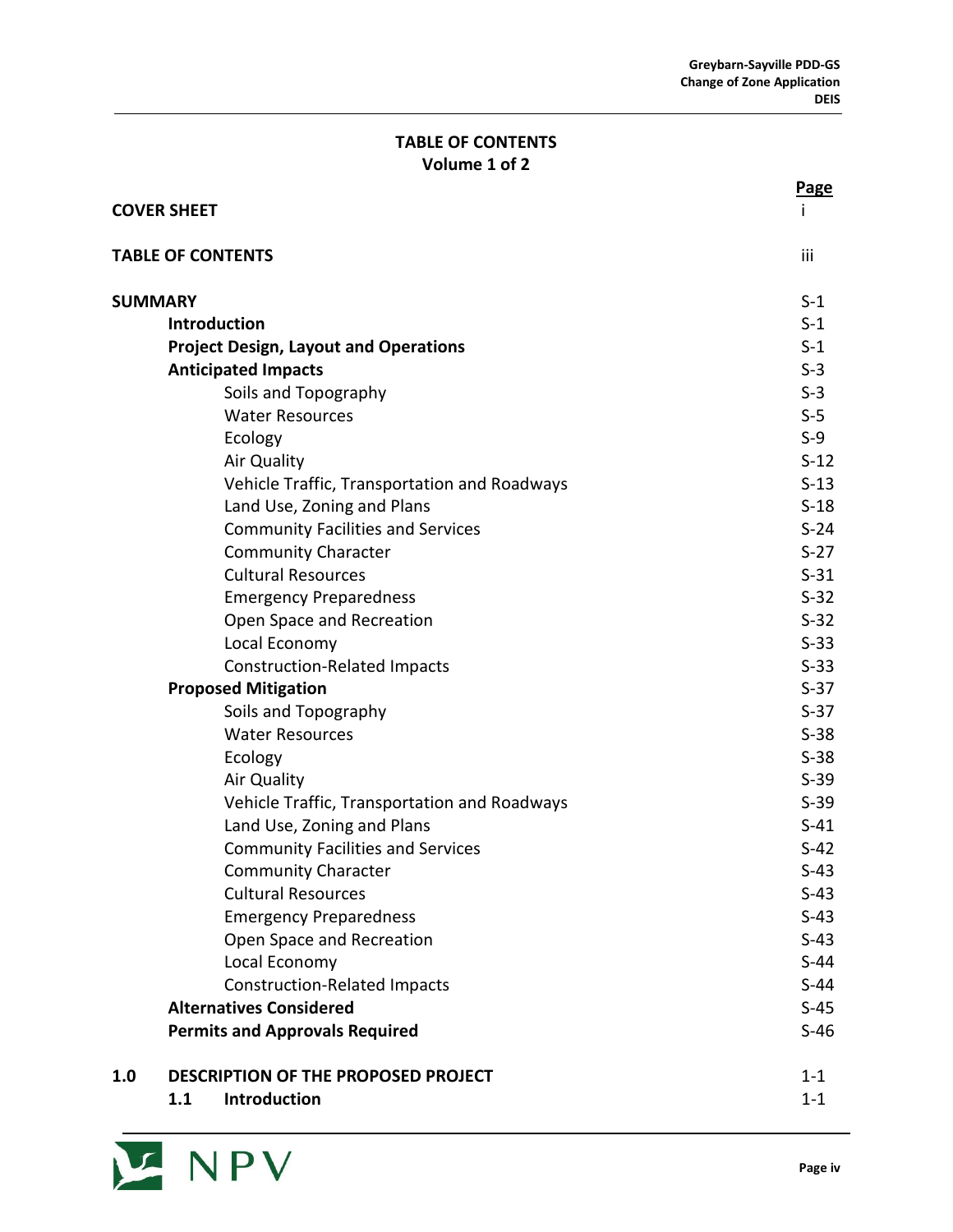|     | 1.2 |                    | <b>Project Background, Need, Objectives and Benefits</b>      | $1 - 3$  |
|-----|-----|--------------------|---------------------------------------------------------------|----------|
|     |     | 1.2.1              | Description of the Town's PDD Ordinance                       | $1 - 3$  |
|     |     | 1.2.2              | Project Background and History                                | $1 - 5$  |
|     |     | 1.2.3              | <b>Public Need and Municipality Objectives</b>                | $1 - 13$ |
|     |     |                    | 1.2.4 Objectives of the Project Sponsor                       | $1 - 14$ |
|     |     | 1.2.5              | Benefits of the Proposed Project                              | $1 - 17$ |
|     | 1.3 |                    | <b>Project Location and Existing Site Conditions</b>          | $1 - 22$ |
|     |     | 1.3.1              | <b>Project Location</b>                                       | $1 - 22$ |
|     |     | 1.3.2              | <b>Existing Site Conditions</b>                               | $1 - 22$ |
|     | 1.4 |                    | <b>Project Design, Layout and Operations</b>                  | $1 - 26$ |
|     |     | 1.4.1              | Overall Site Layout                                           | $1 - 26$ |
|     |     | 1.4.2              | Structures                                                    | $1-29$   |
|     |     | 1.4.3              | Clearing, Grading and Drainage System                         | $1 - 31$ |
|     |     | 1.4.4              | Vehicle Access, Internal Road System and Internal Circulation | $1 - 34$ |
|     |     | 1.4.5              | <b>Utilities</b>                                              | $1 - 36$ |
|     |     | 1.4.6              | Site Landscaping, Lighting and Recreational Amenities         | $1 - 41$ |
|     |     | 1.4.7              | Open Space System                                             | $1 - 43$ |
|     |     | 1.4.8              | <b>Site Management</b>                                        | $1 - 44$ |
|     | 1.5 |                    | <b>Permits and Approvals Required</b>                         | $1 - 44$ |
|     | 1.6 |                    | <b>Construction Process and Operations</b>                    | $1 - 46$ |
|     |     |                    | 1.6.1 General Description of the Construction Process         | $1 - 46$ |
|     |     | 1.6.2              | <b>Construction Schedule</b>                                  | $1 - 48$ |
|     |     |                    | 1.6.3 Designated Construction Areas                           | $1 - 49$ |
|     |     | 1.6.4              | Trip Generation, Vehicle Access and Public Roadway Use        | $1 - 49$ |
|     |     | 1.6.5              | Soil and Materials Management Plan                            | $1 - 49$ |
|     |     | 1.6.6              | <b>Erosion and Sedimentation Controls</b>                     | $1 - 54$ |
|     |     | 1.6.7              | <b>Excess Soil Disposition</b>                                | $1 - 55$ |
| 2.0 |     |                    | <b>NATURAL ENVIRONMENTAL RESOURCES</b>                        | $2 - 1$  |
|     | 2.1 |                    | <b>Soils and Topography</b>                                   | $2 - 1$  |
|     |     |                    | 2.1.1 Existing Conditions                                     | $2 - 1$  |
|     |     | 2.1.2              | <b>Anticipated Impacts</b>                                    | $2 - 7$  |
|     |     | 2.1.3              | Proposed Mitigation                                           | $2 - 19$ |
|     | 2.2 |                    | <b>Water Resources</b>                                        | $2 - 20$ |
|     |     | 2.2.1              | <b>Existing Conditions</b>                                    | $2 - 20$ |
|     |     | 2.2.2              | <b>Anticipated Impacts</b>                                    | $2 - 39$ |
|     |     | 2.2.3              | <b>Proposed Mitigation</b>                                    | $2 - 47$ |
|     | 2.3 | <b>Ecology</b>     |                                                               | $2 - 47$ |
|     |     | 2.3.1              | <b>Existing Conditions</b>                                    | $2 - 47$ |
|     |     | 2.3.2              | <b>Anticipated Impacts</b>                                    | $2 - 60$ |
|     |     | 2.3.3              | <b>Proposed Mitigation</b>                                    | $2 - 64$ |
|     | 2.4 | <b>Air Quality</b> |                                                               | $2 - 65$ |
|     |     | 2.4.1              | <b>Existing Conditions</b>                                    | $2 - 65$ |
|     |     |                    |                                                               |          |

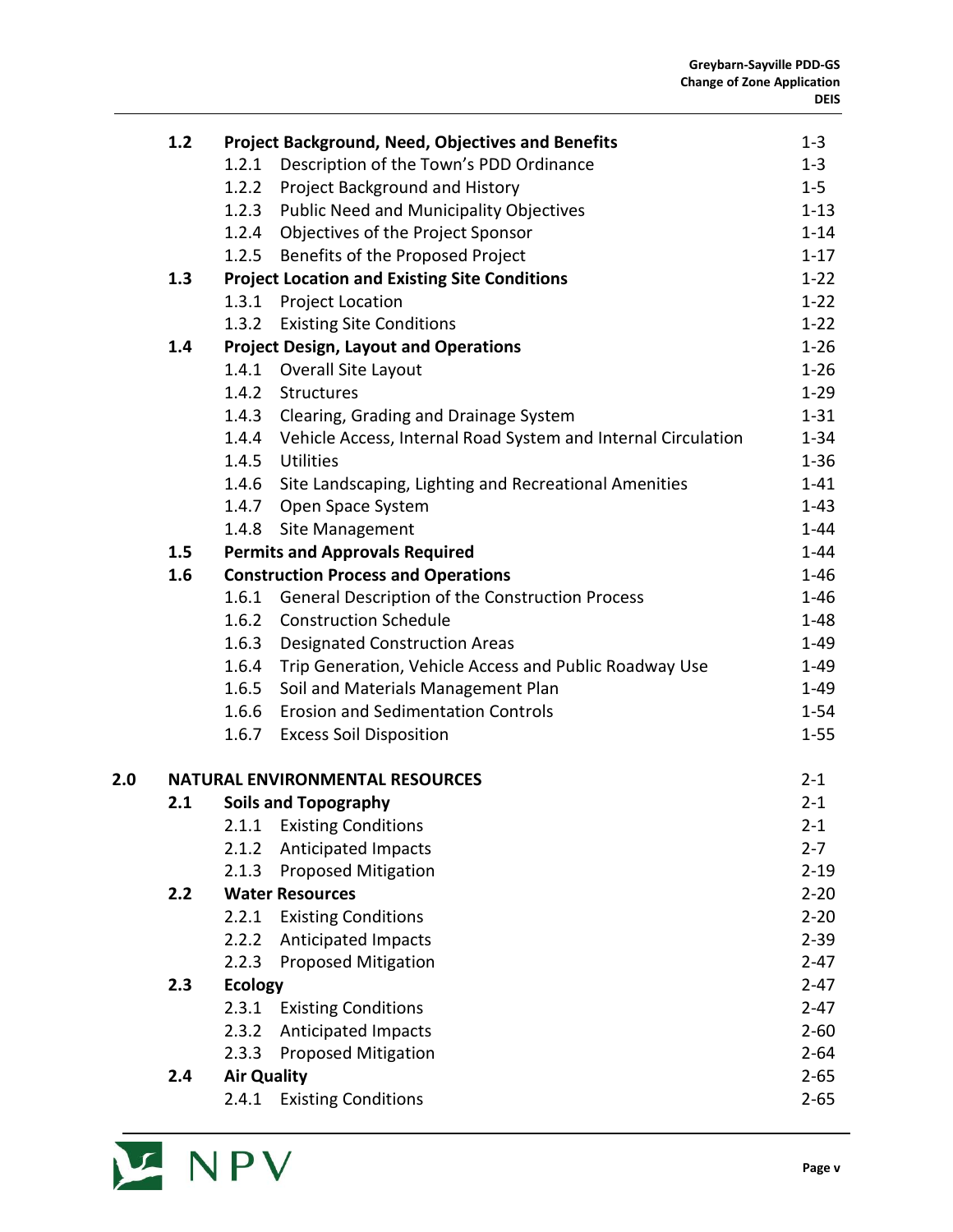|     |                                      | 2.4.2                         | Anticipated Impacts                                 | $2 - 67$ |
|-----|--------------------------------------|-------------------------------|-----------------------------------------------------|----------|
|     |                                      | 2.4.3                         | Proposed Mitigation                                 | $2 - 70$ |
| 3.0 | <b>HUMAN ENVIRONMENTAL RESOURCES</b> |                               |                                                     |          |
|     | 3.1                                  |                               | <b>Vehicle Traffic, Transportation and Roadways</b> | $3 - 1$  |
|     |                                      | 3.1.1                         | <b>Existing Conditions</b>                          | $3 - 2$  |
|     |                                      | 3.1.2                         | <b>Anticipated Impacts</b>                          | $3 - 16$ |
|     |                                      | 3.1.3                         | <b>Proposed Mitigation</b>                          | $3 - 28$ |
|     | 3.2                                  |                               | Land Use, Zoning and Plans                          | $3 - 30$ |
|     |                                      |                               | 3.2.1 Existing Conditions                           | $3 - 30$ |
|     |                                      | 3.2.2                         | <b>Anticipated Impacts</b>                          | $3 - 36$ |
|     |                                      | 3.2.3                         | <b>Proposed Mitigation</b>                          | $3-47$   |
|     | 3.3                                  |                               | <b>Community Facilities and Services</b>            | $3 - 48$ |
|     |                                      | 3.3.1                         | <b>Existing Conditions</b>                          | $3 - 49$ |
|     |                                      | 3.3.2                         | <b>Anticipated Impacts</b>                          | $3 - 53$ |
|     |                                      | 3.3.3                         | <b>Proposed Mitigation</b>                          | $3 - 60$ |
|     | 3.4                                  |                               | <b>Community Character</b>                          | $3 - 61$ |
|     |                                      | 3.4.1                         | <b>Existing Conditions</b>                          | $3 - 61$ |
|     |                                      | 3.4.2                         | <b>Anticipated Impacts</b>                          | $3 - 68$ |
|     |                                      | 3.4.3                         | Proposed Mitigation                                 | $3 - 74$ |
|     | 3.5                                  |                               | <b>Cultural Resources</b>                           | $3 - 75$ |
|     |                                      | 3.5.1                         | <b>Existing Conditions</b>                          | $3 - 75$ |
|     |                                      | 3.5.2                         | Anticipated Impacts                                 | $3 - 79$ |
|     |                                      | 3.5.3                         | <b>Proposed Mitigation</b>                          | $3 - 80$ |
|     | 3.6                                  | <b>Emergency Preparedness</b> | $3 - 80$                                            |          |
|     |                                      | 3.6.1                         | <b>Existing Conditions</b>                          | $3 - 80$ |
|     |                                      | 3.6.2                         | <b>Anticipated Impacts</b>                          | $3 - 83$ |
|     |                                      | 3.6.3                         | <b>Proposed Mitigation</b>                          | $3 - 84$ |
|     | 3.7                                  |                               | <b>Open Space and Recreation</b>                    | $3 - 84$ |
|     |                                      |                               | 3.7.1 Existing Conditions                           | $3 - 84$ |
|     |                                      | 3.7.2                         | <b>Anticipated Impacts</b>                          | $3 - 84$ |
|     |                                      | 3.7.3                         | Proposed Mitigation                                 | $3 - 85$ |
|     | 3.8                                  |                               | <b>Local Economy</b>                                | $3 - 85$ |
|     |                                      | 3.8.1                         | <b>Existing Conditions</b>                          | $3 - 85$ |
|     |                                      | 3.8.2                         | Anticipated Impacts                                 | $3 - 88$ |
|     |                                      | 3.8.3                         | <b>Proposed Mitigation</b>                          | $3 - 94$ |
| 4.0 | <b>OTHER REQUIRED SECTIONS</b>       |                               |                                                     | $4 - 1$  |
|     | 4.1                                  |                               | <b>Construction-Related Impacts</b>                 | $4 - 1$  |
|     |                                      | 4.1.1                         | <b>Noise</b>                                        | $4 - 1$  |
|     |                                      | 4.1.2                         | <b>Odors and Dust</b>                               | $4 - 3$  |
|     |                                      | 4.1.3                         | Trip Generation, Vehicle Access, Parking, and       |          |
|     |                                      |                               | Loading/Unloading & Staging Areas                   | $4 - 4$  |

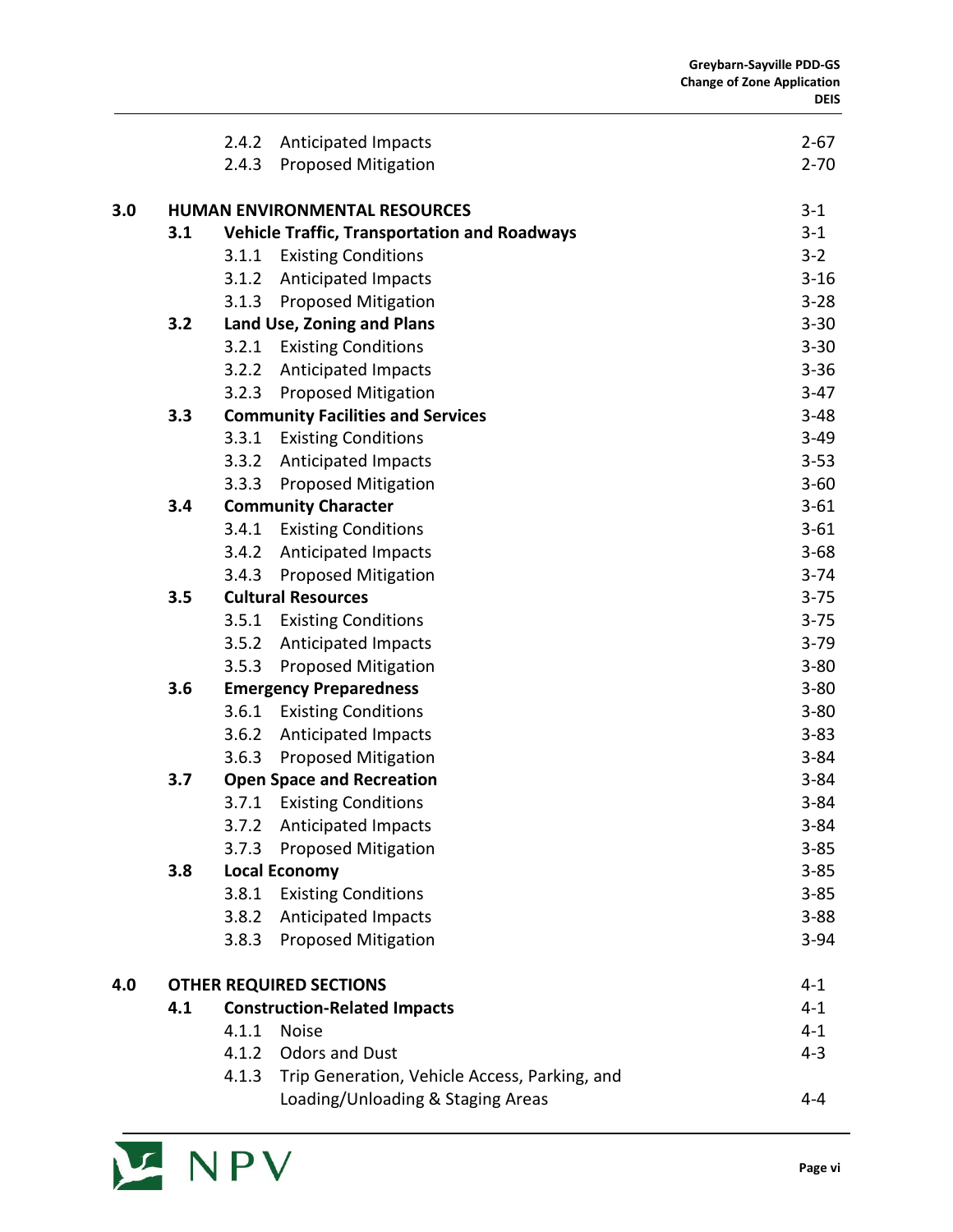|     |     |       | 4.1.4 Excess Soil Disposition                                        | $4 - 5$  |
|-----|-----|-------|----------------------------------------------------------------------|----------|
|     |     |       | 4.1.5 Proposed Mitigation                                            | $4-5$    |
|     | 4.2 |       | <b>Cumulative Impacts</b>                                            | $4-6$    |
|     |     |       | 4.2.1 Other Pending Projects                                         | $4 - 7$  |
|     |     |       | 4.2.2 Resource Impact Assessment                                     | $4 - 8$  |
|     |     | 4.2.3 | <b>Summary and Conclusion</b>                                        | $4 - 14$ |
|     | 4.3 |       | <b>Adverse Impacts that Cannot be Avoided</b>                        | $4 - 14$ |
|     | 4.4 |       | <b>Irreversible and Irretrievable Commitment of Resources</b>        | $4 - 15$ |
|     | 4.5 |       | <b>Effects on the Use and Conservation of Energy Resources</b>       | $4 - 15$ |
|     | 4.6 |       | <b>Growth-Inducing Aspects</b>                                       | $4 - 16$ |
| 5.0 |     |       | <b>ALTERNATIVES CONSIDERED</b>                                       | $5 - 1$  |
|     | 5.1 |       | <b>Alternative 1: No Action</b>                                      | $5-5$    |
|     |     | 5.1.1 | Description of Alternative 1                                         | $5-5$    |
|     |     |       | 5.1.2 Comparison of Impacts to Proposed Project: Alternative 1       | $5 - 5$  |
|     |     |       | 5.1.3 Conclusions                                                    | $5-5$    |
|     | 5.2 |       | <b>Alternative 2: Development per Existing Zoning</b>                | $5 - 7$  |
|     |     |       | 5.2.1 Description of Alternative 2                                   | $5 - 7$  |
|     |     | 5.2.2 | Comparison of Impacts to Proposed Project: Alternative 2             | $5 - 8$  |
|     |     |       | 5.2.3 Conclusions                                                    | $5-9$    |
|     | 5.3 |       | Alternative 3: Proposed Project at Reduced Yield                     | $5 - 9$  |
|     |     |       | 5.3.1 Description of Alternative 3                                   | $5 - 9$  |
|     |     | 5.3.2 | Comparison of Impacts to Proposed Project: Alternative 3             | $5 - 10$ |
|     |     | 5.3.3 | Conclusions                                                          | $5 - 11$ |
|     | 5.4 |       | Alternative 4: Rezone to Residence AA District with Recreational Use | $5 - 11$ |
|     |     |       | 5.4.1 Description of Alternative 4                                   | $5 - 11$ |
|     |     |       | 5.4.2 Comparison of Impacts to Proposed Project: Alternative 4       | $5 - 13$ |
|     |     | 5.4.3 | Conclusions                                                          | $5 - 14$ |
|     | 5.5 |       | <b>Alternative 5: Multi-Generational Housing</b>                     | $5 - 14$ |
|     |     | 5.5.1 | Description of Alternative 5                                         | $5 - 14$ |
|     |     | 5.5.2 | Comparison of Impacts to Proposed Project: Alternative 5             | $5 - 16$ |
|     |     | 5.5.3 | Conclusions                                                          | $5 - 17$ |
|     | 5.6 |       | <b>Alternative 6: Rezone to Recreational Service G District</b>      | $5 - 17$ |
|     | 5.7 |       | Alternative 7: Rental Multi-Family and Townhouse Project with        |          |
|     |     |       | <b>On-Site Golf Course</b>                                           | $5 - 18$ |
|     |     | 5.7.1 | Description of Alternative 7                                         | $5 - 18$ |
|     |     | 5.7.2 | Comparison of Impacts to Proposed Project: Alternative 7             | $5 - 19$ |
|     |     | 5.7.3 | Conclusions                                                          | $5 - 20$ |
|     | 5.8 |       | Comparison of Anticipated Impacts, Alternatives 1, 2, 3, 4, 5, & 7   | $5 - 20$ |
|     |     | 5.8.1 | Soils and Topography                                                 | $5 - 20$ |
|     |     | 5.8.2 | <b>Water Resources</b>                                               | $5 - 22$ |
|     |     | 5.8.3 | Ecology                                                              | $5 - 22$ |
|     |     | 5.8.4 | Air Quality                                                          | $5 - 23$ |
|     |     |       |                                                                      |          |

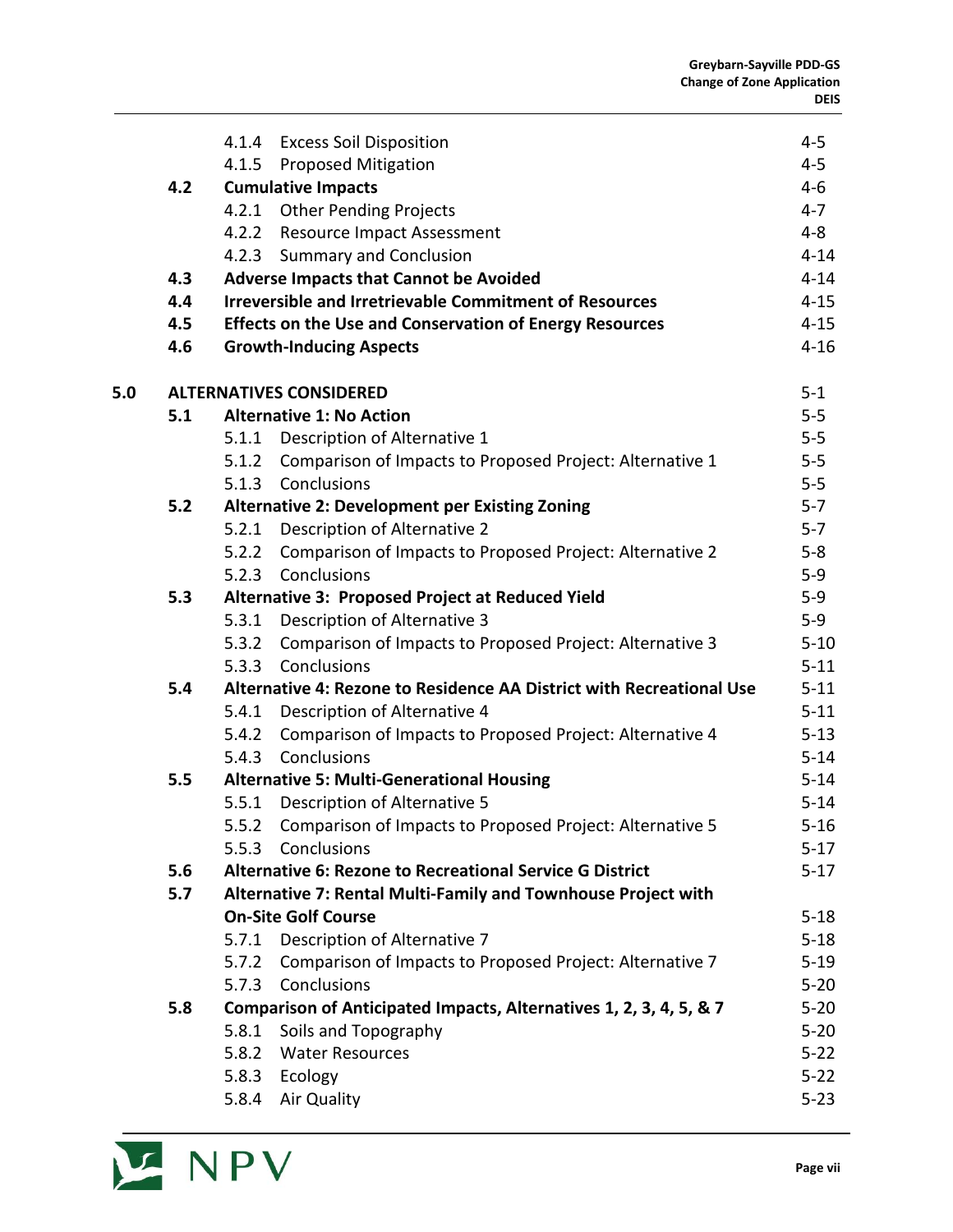|      |                   | 5.8.5 Vehicle Traffic, Transportation and Roadways | $5 - 23$ |
|------|-------------------|----------------------------------------------------|----------|
|      |                   |                                                    | $5 - 27$ |
|      |                   | 5.8.6 Land Use, Zoning and Plans                   |          |
|      |                   | 5.8.7 Community Facilities and Services            | $5 - 28$ |
|      |                   | 5.8.8 Community Character                          | $5 - 29$ |
|      |                   | 5.8.9 Cultural Resources                           | $5 - 30$ |
|      |                   | 5.8.10 Emergency Preparedness                      | $5 - 31$ |
|      |                   | 5.8.11 Open Space and Recreation                   | $5 - 31$ |
|      |                   | 5.8.12 Local Economy                               | $5 - 32$ |
|      |                   | 5.8.13 Construction-Related Impacts                | $5 - 32$ |
| 5.9  |                   | <b>Proposed Mitigation, Alternatives</b>           | $5 - 33$ |
|      |                   | 5.9.1 Soils and Topography                         | $5 - 33$ |
|      |                   | 5.9.2 Water Resources                              | $5 - 33$ |
|      |                   | 5.9.3 Ecology                                      | $5 - 34$ |
|      |                   | 5.9.4 Air Quality                                  | $5 - 34$ |
|      |                   | 5.9.5 Vehicle Traffic, Transportation and Roadways | $5 - 34$ |
|      |                   | 5.9.6 Land Use, Zoning and Plans                   | $5 - 35$ |
|      |                   | 5.9.7 Community Facilities and Services            | $5 - 35$ |
|      |                   | 5.9.8 Community Character                          | $5 - 35$ |
|      |                   | 5.9.9 Cultural Resources                           | $5 - 36$ |
|      |                   | 5.9.10 Emergency Preparedness                      | $5 - 36$ |
|      |                   | 5.9.11 Open Space and Recreation                   | $5 - 36$ |
|      |                   | 5.9.12 Local Economy                               | $5 - 36$ |
|      |                   | 5.9.13 Construction-Related Impacts                | $5 - 36$ |
| 5.10 | <b>Conclusion</b> |                                                    | $5 - 37$ |

### **6.0 REFERENCES** 6-1

# **TABLES**

| $S-1$    | Permits and Approvals Required                                        | $S-47$   |
|----------|-----------------------------------------------------------------------|----------|
| $1 - 1$  | Tax Lots, Project Site                                                | $1 - 1$  |
| $1 - 2$  | <b>Community Benefits</b>                                             | $1 - 19$ |
| $1 - 3$  | Summary of Key Fiscal Findings                                        | $1 - 20$ |
| $1 - 4$  | Summary of Key Economic Findings, Construction                        | $1 - 21$ |
| $1 - 5$  | Economic Impacts of a Stabilized Year of Operations, Proposed Project | $1 - 21$ |
| $1-6A$   | Site Development Schedule                                             | $1 - 27$ |
| $1-6B$   | Site and Project Characteristics                                      | $1 - 28$ |
| $1 - 7$  | <b>Summary of Residence Floor Areas</b>                               | $1 - 29$ |
| $1 - 8$  | Clearing                                                              | $1 - 32$ |
| $1 - 9$  | Anticipated Domestic Water Use and Wastewater Flows                   | $1 - 39$ |
| $1 - 10$ | Permits and Approvals Required                                        | $1 - 45$ |
| $1 - 11$ | <b>Project Phasing</b>                                                | $1 - 48$ |
| $1 - 12$ | Range in the Number of Truckloads, Removal of Excess Soil from Site   | $1 - 56$ |

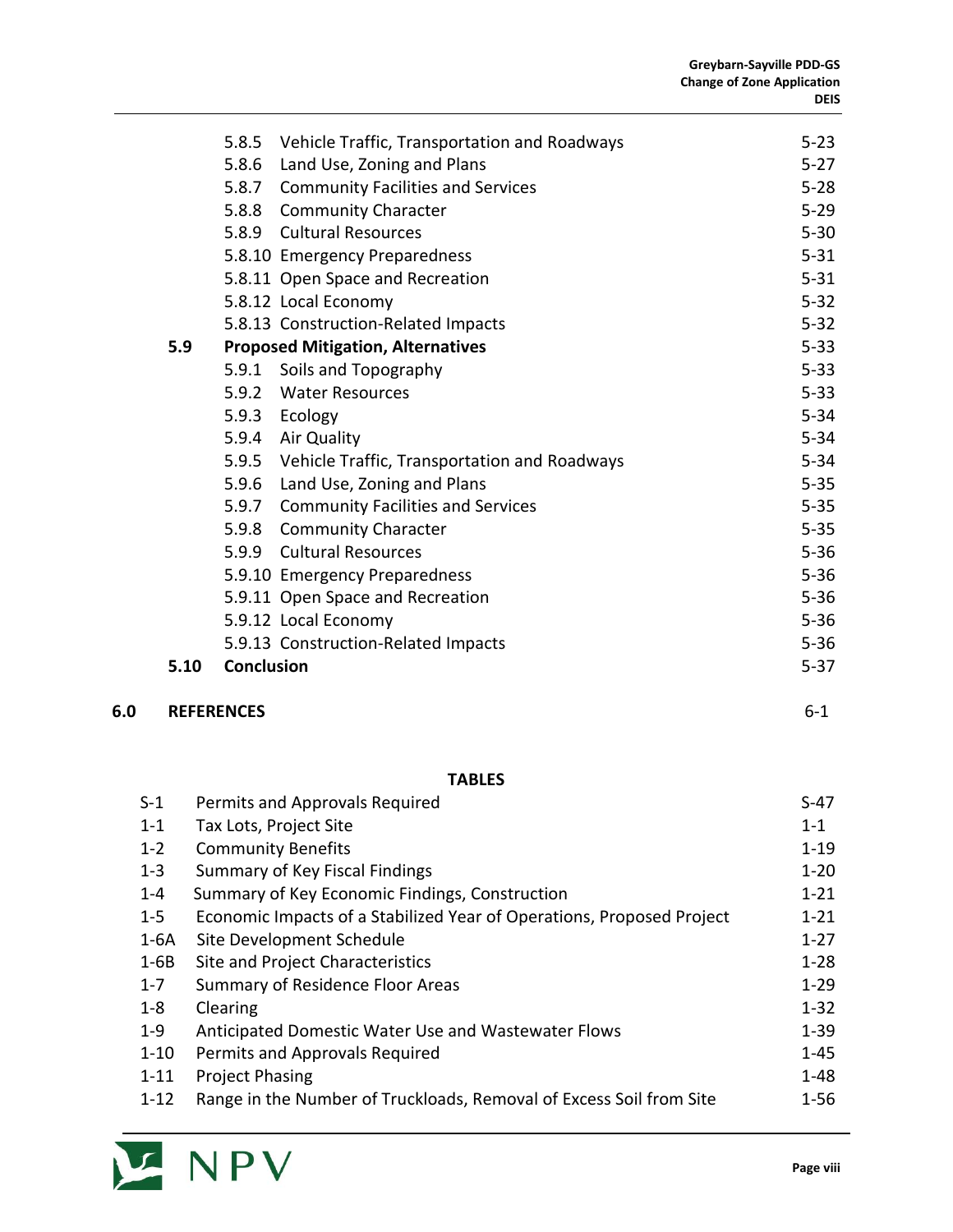| $2 - 1$  | Soil Properties & Limitations                                         | $2 - 3$  |
|----------|-----------------------------------------------------------------------|----------|
| $2 - 2$  | Soil Boring Results, November 2016                                    | $2 - 4$  |
| $2 - 3$  | Soil Boring Results, May 2018                                         | $2 - 4$  |
| $2 - 4$  | Percolation Test Results, October 2018                                | $2 - 5$  |
| $2 - 5$  | <b>Slope Analysis</b>                                                 | $2 - 7$  |
| $2 - 6$  | Stormwater Impacts from Land Use, NURP Study, Syosset (Medium Density |          |
|          | Residential)                                                          | $2 - 22$ |
| $2 - 7$  | Groundwater Quality Data, 2017, SCWA Distribution Area 1              | $2 - 24$ |
| $2 - 8$  | Nitrogen Impact Assessment Results                                    | $2 - 42$ |
| $2 - 9$  | <b>Habitat Quantities, Existing Conditions</b>                        | $2 - 50$ |
| $2 - 10$ | <b>Bird Species</b>                                                   | $2 - 51$ |
| $2 - 11$ | <b>Mammal Species</b>                                                 | $2 - 53$ |
| $2 - 12$ | Reptile and Amphibian Species                                         | $2 - 54$ |
| $2 - 13$ | Documented Nearby Rare and Protected Species and Natural Communities  | $2 - 55$ |
| $2 - 14$ | Habitat Quantities, Existing Conditions and Proposed Project          | $2 - 61$ |
| $2 - 15$ | National Ambient Air Quality Standards                                | $2 - 66$ |
| $3 - 1$  | <b>Accident Rate Comparison</b>                                       | $3 - 7$  |
| $3 - 2$  | <b>Existing Parking Supply</b>                                        | $3 - 15$ |
| $3-3A$   | Trip Generation for Each Site Lot                                     | $3 - 17$ |
| $3-3B$   | Trip Generation for Each Development Phase                            | $3 - 17$ |
| $3 - 4$  | <b>Forecast Accident Rate Comparison</b>                              | $3 - 18$ |
| $3 - 5$  | Zoning Requirements, Residence AAA District                           | $3 - 32$ |
| $3-6$    | Zoning Conformance, Proposed Greybarn-Sayville PDD/Residence CA       |          |
|          | District                                                              | $3 - 42$ |
| $3 - 7$  | <b>Existing Tax Revenues</b>                                          | $3 - 50$ |
| $3-8$    | Anticipated Tax Revenue, Overall Project                              | $3 - 55$ |
| $3-9$    | <b>Fiscal Impact on School District</b>                               | $3 - 56$ |
| $3 - 10$ | Average Ability to Perceive Changes in Noise Levels                   | $3 - 62$ |
| $3 - 11$ | <b>Common Sound Levels and Reactions</b>                              | $3 - 63$ |
| $3 - 12$ | Summary of Noise Monitoring Data                                      | $3 - 67$ |
| $3 - 13$ | Demographic Characteristics, 2018, Sayville                           | $3 - 68$ |
| $3 - 14$ | Impact on Demographic Characteristics, 2018 - 2023, Sayville          | $3 - 73$ |
| $3 - 15$ | Housing Affordability Thresholds                                      | $3-92$   |
| $3 - 16$ | Economic Impacts of Household Income During a Stabilized Year         |          |
|          | of Operations: Annual                                                 | $3 - 94$ |
| $4 - 1$  | <b>Typical Construction Equipment Noise Levels</b>                    | $4 - 2$  |
| $5 - 1$  | Comparison of Alternatives, Site and Project Characteristics          | $5-6$    |
| $5 - 2$  | Trip Generations, Alternatives 2, 3, 4, 5 and7                        | $5 - 24$ |

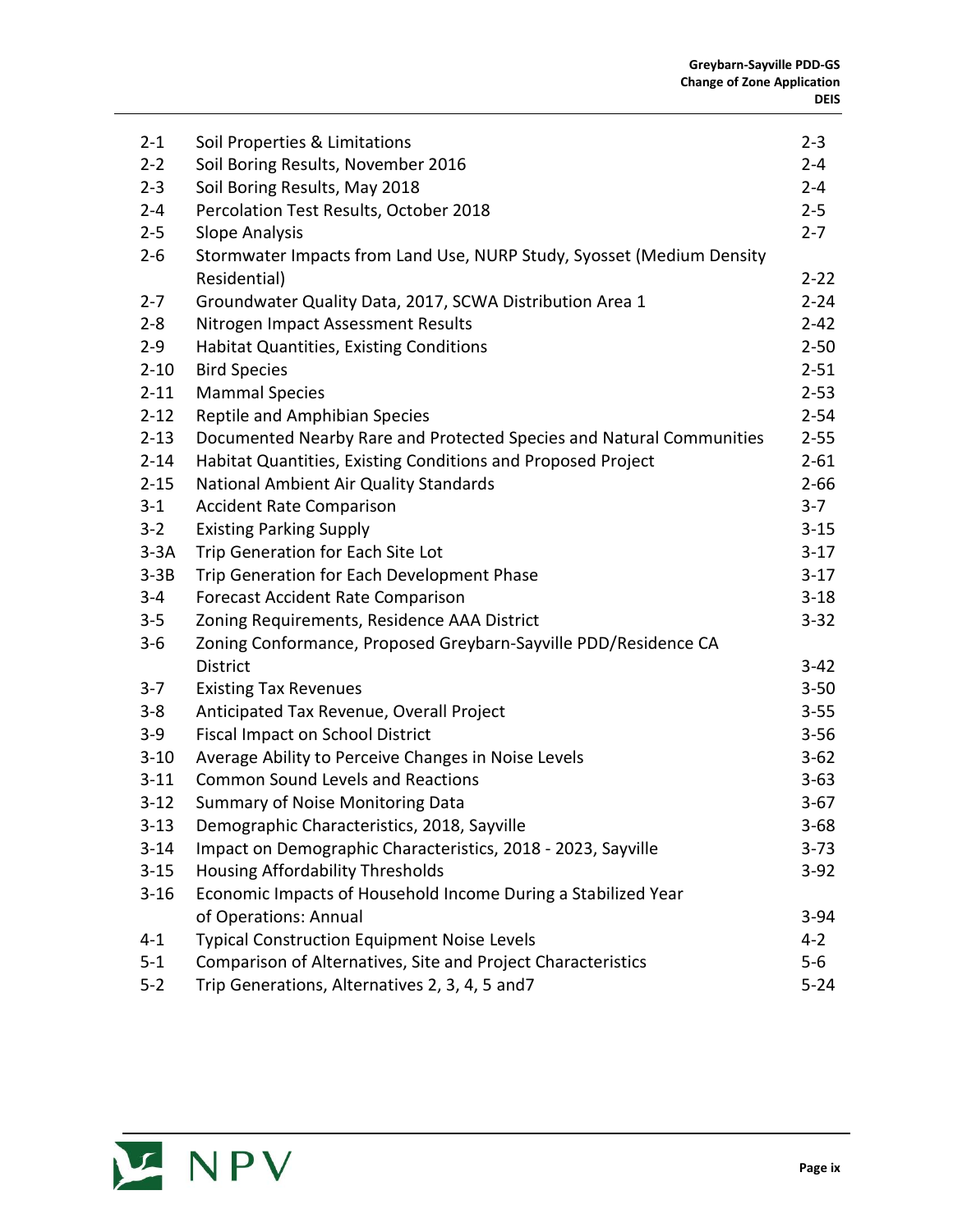#### **FIGURES**

*(All figures are in a separate section following the main text)*

- 1-1a Location Map, Region
- 1-1b Location Map, Local
- 1-2 Rendered Master Plan
- 1-3 Existing Site and Area Conditions
- 1-4 Phasing/Subdivision Plan
- 2-1 Soil Map
- 2-2 Topographic Map
- 2-3 Slope Map
- 2-4 Geologic Cross-Section
- 2-5 Water Table Contour Map
- 2-6 Surface Water Resources Map
- 2-7 FEMA Flood Hazard Zone Map
- 2-8 Green's Creek Plan Map
- 2-9 Habitat Map
- 2-10 Sayville National Wildlife Refuge Map
- 3-1 Intersections Studied
- 3-2 Land Use Map
- 3-3 Zoning Map
- 3-4 Recommended Land Use, Sunrise Highway Corridor Study
- 3-5a Community Services Map, Public Education
- 3-5b Community Services Map, Public Safety & Security
- 3-5c Community Services Map, Public Water Supply
- 3-5d SCWA Water Supply System Downgradient of Site
- 3-6 Noise Monitoring Stations
- 3-7 Cultural Resources Sensitivity Map
- 3-8 Open Space & Recreational Sites Map
- 4-1 Location Map, Other Pending Projects

#### **PLANS** *(in pouches at the back of this document)*

**Boundary and Topographic Survey**, Sidney B. Bowne & Son, LLP, *June 29, 2015* **Yield Map**, PWGC, *5/21/18* **Conceptual Layout Plan**, PWGC, *printed November 5, 2018* **Grading, Drainage and Utility Layout Plan**, PWGC, *printed November 5, 2018* **Erosion and Sediment Control Layout Plan**, PWGC, *printed November 5, 2018* **Lighting Layout Plan**, PWGC, *printed November 5, 2018* **Tree Survey**, Sidney B. Bowne & Son, LLP, *March 31, 2016 (three sheets)* **Conceptual Layout #2,** PWGC, *11/16/18* **Conceptual Layout #3,** PWGC, *11/16/18* **Conceptual Layout #4,** PWGC, *11/16/18*

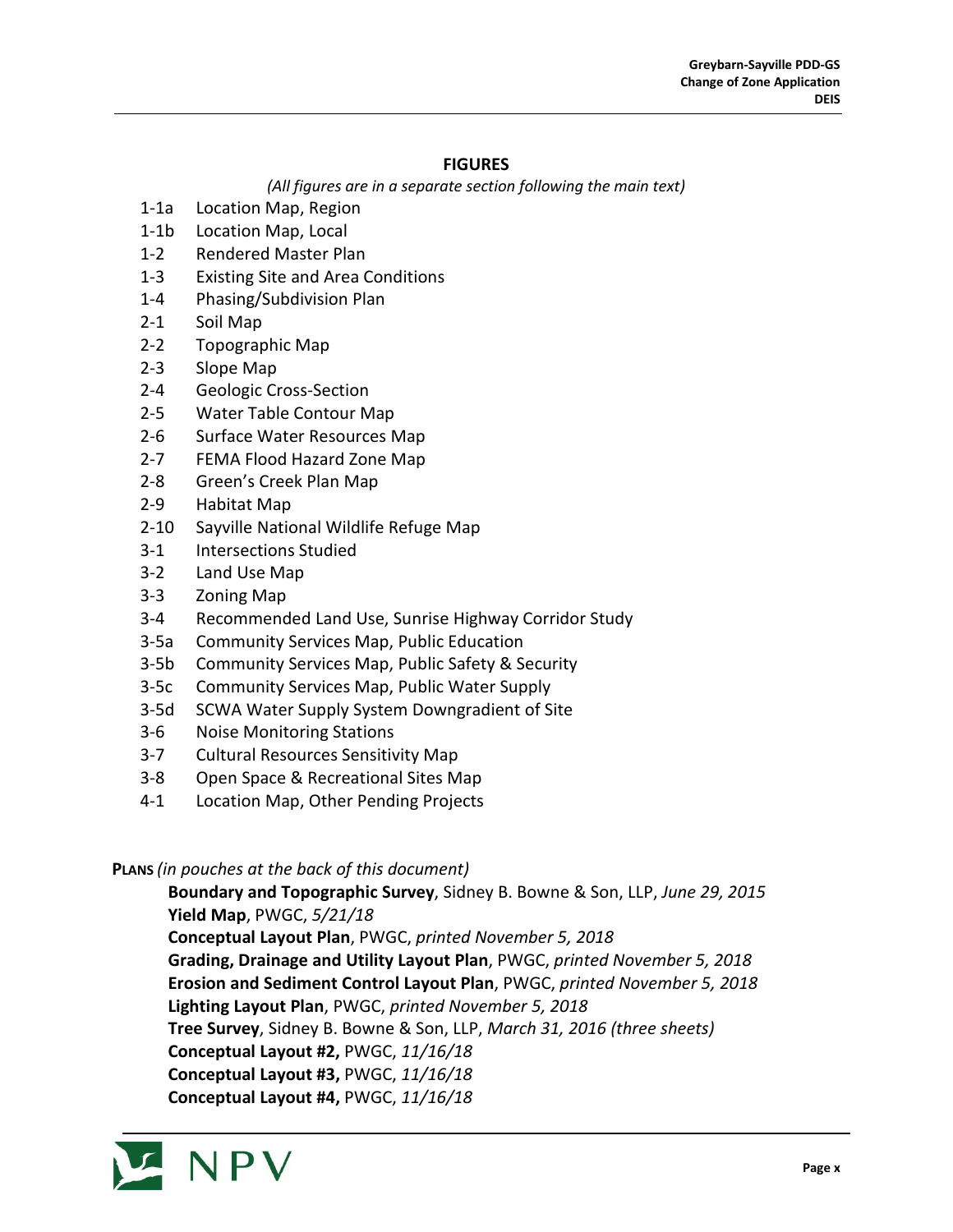**Conceptual Layout #5,** PWGC, *11/16/18* **Conceptual Layout #7,** PWGC, *11/8/18*

## **TABLE OF CONTENTS Volume 2 of 2**

## **APPENDICES**

- A Miscellaneous Documents
	- A-1 Draft Local PDD Law, Germano & Cahill, P.C., *December 3, 2018*
	- A-2 Notes on Energy and Sustainable Features, Arrowstreet, *November 26, 2018*
	- A-3 Change of Zone Application Materials, January 20*17*
	- A-4 Positive Declaration, Islip Town Board, *December 19, 2017*
	- A-5 Final Scope, Islip Town Board, *June 19, 2018*
	- A-6 Covenant & Restriction, Liber 1074, Page 1066, *June 27, 1923*
	- A-7 Preliminary Sewer Extension Routing Map, PWGC, *11/27/18*
	- A-8 Percolation Test Results, East Coast Geoservices, *October 19, 2018*
	- A-9 Air Quality Analysis, B Laing Associates, Inc., *November 6, 2018*
- B Soil Resources-Related Documents
	- B-1 Phase I ESA, PWGC, *June 2018 (Figures and Appendices on flash drive)*
	- B-2 Phase II ESA/Pesticide Sampling Report, PWGC, *July 2018 (Appendices on flash drive)*
	- B-3 Soil and Materials Management Plan*,* PWGC, *July 2018 (Figures, Tables and Appendices on flash drive)*
	- B-4 Soil Borings, East Coast Geoservices, *11/16/16*
- C Fiscal and Economics-Related Documents
	- C-1 Market Analysis for the Proposed Greybarn Sayville Project, bae urban economics, *November 29, 2018*
	- C-2 Fiscal and Economic Impact Analysis and Assessment of Needs and Benefits, NP&V, LLC, Ap*ril 16, 2021*
	- C-3 Impact Study and Analysis of Real Property, Breslin Appraisal Co., Inc., *July 23, 2018*
	- C-4 Economic Benefit Analysis to Downtown Sayville, NPV, LLC, *May 24, 2019*
- D Aesthetics-Related Documents
	- D-1 Architectural Renderings and Elevations, Arrowstreet
	- D-2 Viewshed Analysis, Arrowstreet, *November 2018*
	- D-3 Building Height Analysis, Arrowstreet
	- D-4 Landscape Concept Summary, Arrowstreet, *October 29, 2018*
- E Water Resources-Related Documents
	- E-1 SONIR Computer Model User's Guide
	- E-2 SONIR Model Results, Prior and Existing Conditions/Alternative 1
	- E-3 SONIR Model Results, Proposed Project
	- E-4 SONIR Model Results, Alternative 2